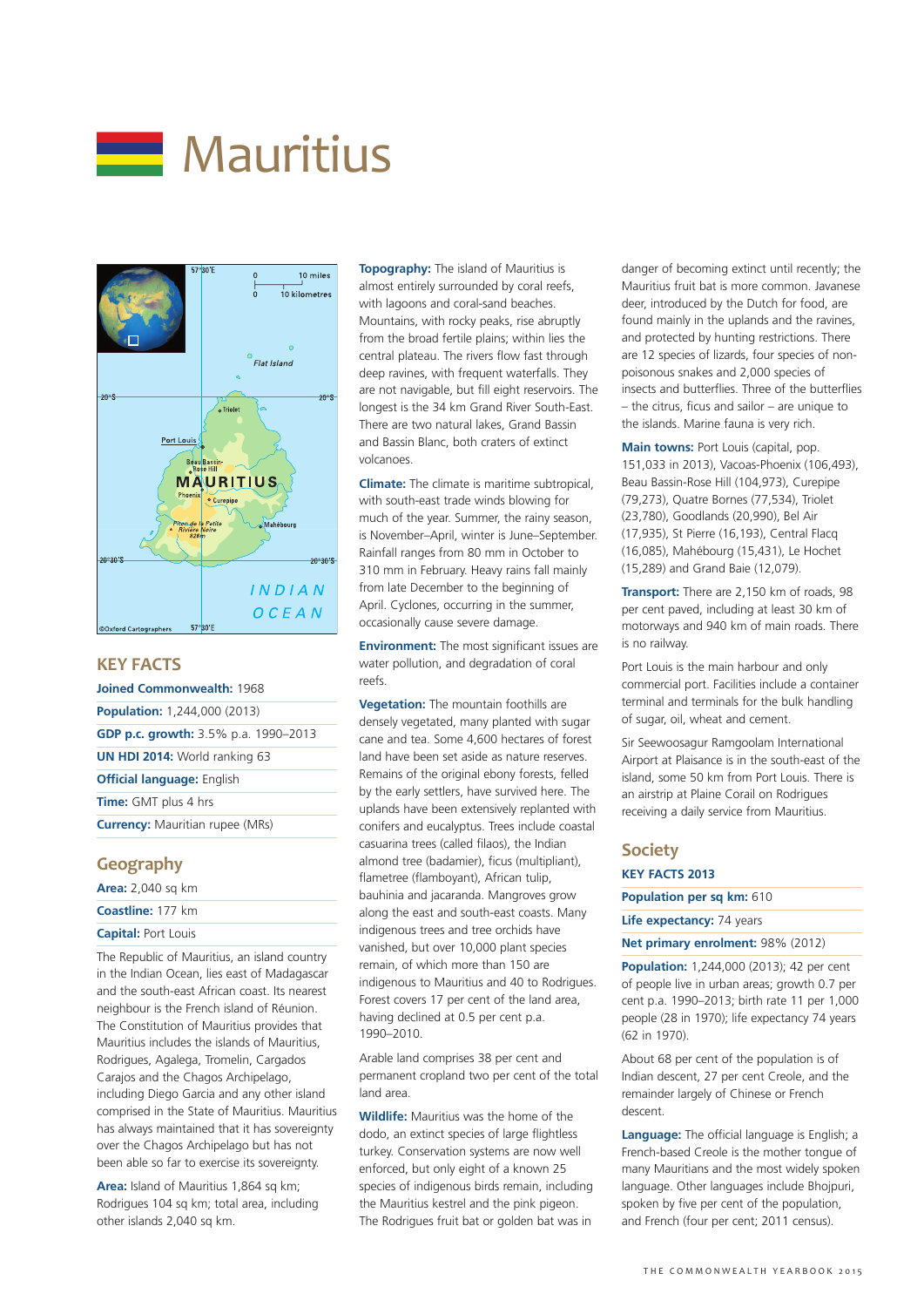**Religion:** Hindus 49 per cent, Christians 33 per cent (Roman Catholics 26 per cent), Muslims 17 per cent (2011 census).

**Health:** Public spending on health was two per cent of GDP in 2012. Overall, the health profile is similar to that of developed countries. Health care in the public sector is free to all Mauritians. As well as some 13 hospitals, there are area and community health centres. The entire population uses an improved drinking water source and 91 per cent have access to adequate sanitation facilities (2012). Infant mortality was 13 per 1,000 live births in 2013 (67 in 1960). Malaria was substantially eradicated in the 1950s. A national AIDS prevention and control programme has been running since 1987. In 2013, 1.1 per cent of people aged 15–49 were HIV positive.

**Education:** Public spending on education was four per cent of GDP in 2012. There are 12 years of compulsory education starting at the age of five. Primary school comprises six years and secondary seven, with cycles of three and four years. Some 97 per cent of pupils complete primary school (2010). The school year starts in January. Education is free at the primary and secondary levels, partly subsidised at the pre-primary level and heavily subsidised at the tertiary level.

A review of tertiary education in 2009/2010 found a rapidly expanding sector with some 42,260 students attending 61 institutions, 11 publicly funded. The sector centres on the University of Mauritius, which comprises faculties of agriculture; engineering; law; management; science (including the Department of Medicine); and social studies and humanities. Other institutions include the University of Technology (operational from September 2001); Mauritius Institute of Education (training teachers); Mahatma Gandhi Institute (courses in Asian culture); Open University of Mauritius (higher and continuing professional education; established in July 2012, incorporating Mauritius College of the Air); and Sir Seewoosagur Ramgoolam Medical College (established at Belle Rive in 1999). The female–male ratio for gross enrolment in tertiary education is 1.30:1 (2011). Literacy among people aged 15–24 is 97 per cent (2010).

Mauritius hosted the 18th Conference of Commonwealth Education Ministers in Port Louis in August 2012. Commonwealth Education Ministers meet every three years to discuss issues of mutual concern and interest.

**Media:** Daily newspapers and periodicals reflect the country's wide cultural mix and are published in French, English, Hindi, Urdu and Chinese. The leading dailies are *L'Express*, *Le*

*Matinal* and *Le Mauricien* (afternoon), and *Mauritius Times* is a weekly.

The Mauritius Broadcasting Corporation provides public TV and radio and is funded by advertising and licence fees. There are several private TV channels and radio stations.

Some 97 per cent of households have TV sets (2012). There are 485 personal computers per 1,000 people (2012).

**Communications:** Country code 230; internet domain '.mu'. There are some public telephones. Mobile phone coverage is good. Internet cafes can be found in the main towns. There is a good postal service.

For every 1,000 people there are 292 landlines, 1,232 mobile phone subscriptions and 390 internet users (2013).

**Public holidays:** New Year (two days), Abolition of Slavery (1 February), National Day (12 March), Labour Day (1 May), All Saints' Day (1 November), Arrival of the Indentured Labourers (2 November) and Christmas Day.

Religious and other festivals whose dates vary from year to year include Chinese New Year, Thaipoosam Cavadee (January/February), Maha Shivaratri (February/March), Ougadi (March/April), Ganesh Chathurthi (August/September), Eid al-Fitr (End of Ramadan, three days) and Diwali (October/November).

#### **Economy KEY FACTS 2013**

**GNI:** US\$12.0bn **GNI p.c.:** US\$9,300 **GDP growth:** 3.5% p.a. 2009–13

**Inflation:** 3.9% p.a. 2009–13

Mauritius has a very good record of growth. Despite the country's isolation from major world markets, it is among the most successful of small developing countries in diversifying its economy out of dependence on one agricultural commodity (sugar) into manufacturing, tourism, horticulture and, latterly, financial services and ICT. Manufacturing, especially of clothing and textiles (centred on the early established export processing zones, or EPZs), and tourism have developed rapidly, providing jobs and income. Manufacturing output grew by more than ten per cent p.a. during 1980–90 and more than five per cent p.a. 1990–2000, but it grew very little at all in the following decade.

By the late 1990s the textile industry was facing stiffer competition from new low-cost producers as well as the erosion of preferential tariff agreements. The

#### **Real growth in GDP**









government embarked on a programme of privatisation, financial market liberalisation and development of offshore activities, with the aim of turning the island into an international financial and business services centre. By 2005 financial and business services contributed 20 per cent of GDP.

Sugar continued to contribute significantly to export earnings and the economy remained vulnerable to fluctuations in world commodity prices and bad weather. It is difficult to reduce imports in lean years since both the manufacturing and tourism industries are import-intensive.

With relatively high levels of foreign investment, the economy grew well during the 2000s, and the impact of the world economic downturn and fall in world demand in 2008–09 was relatively weak. Thus after a period of strong growth in the mid-2000s, the economy continued to grow by at least three per cent p.a. during 2009–15.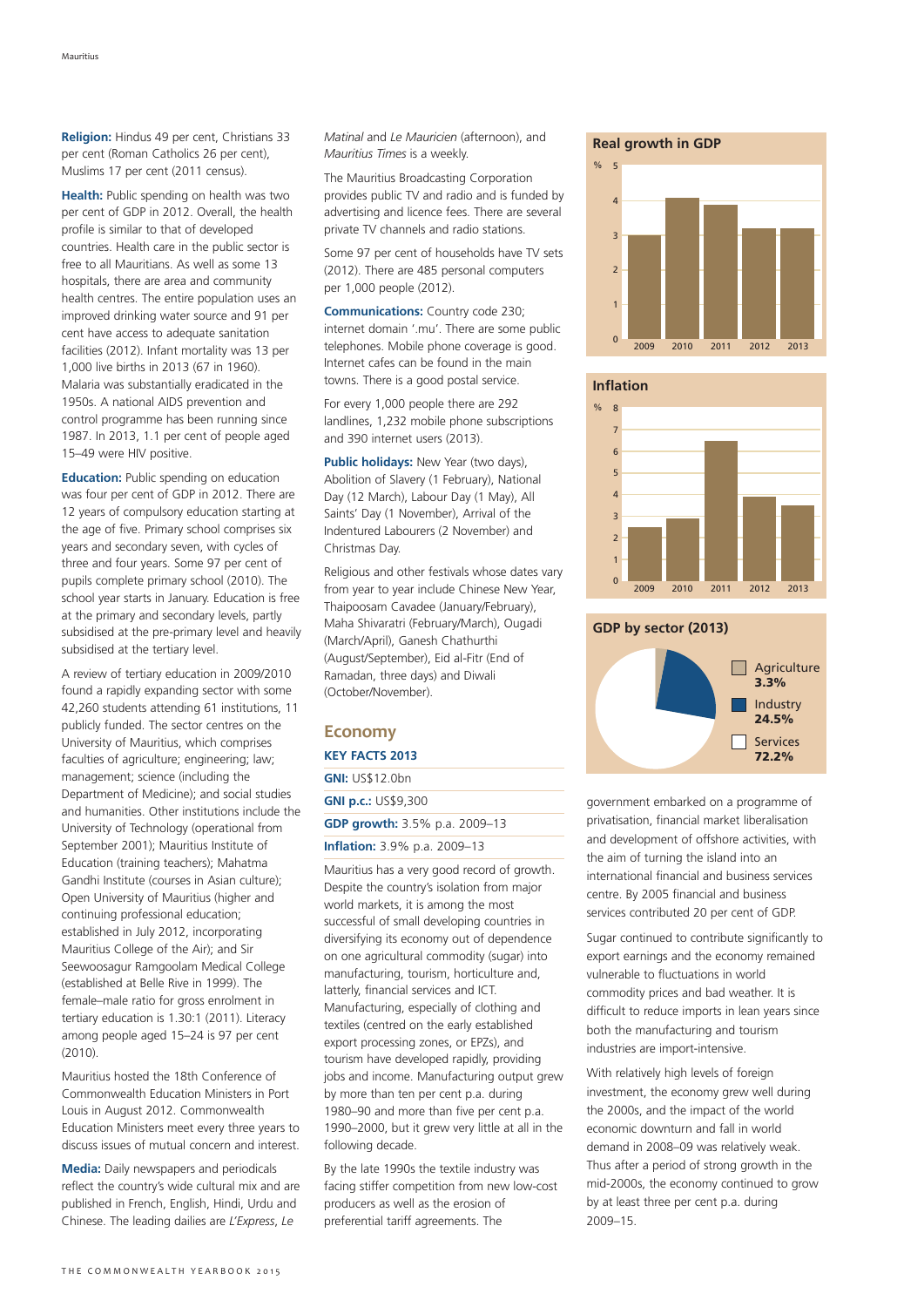#### **History**

Mauritius was uninhabited until 1598 CE, and had much unique wildlife and plant life. There were Dutch settlers from 1638 until 1710. The French took formal possession in 1715 and sent settlers from 1721; the French East India Company governed the island, called Île de France, from about 1767. Slaves were brought in from Madagascar, Mozambique and other parts of Africa.

The island was captured by the British in 1810, during the Anglo-French war, and renamed Mauritius. Together with its dependencies, including Seychelles and Rodrigues, the island was formally ceded to Britain under the Treaty of Paris (1814). At the time slavery was abolished, in 1834, there were 68,616 registered slaves in the country. After abolition, indentured labourers were recruited, mainly from India, to work in the expanding sugar industry. More than 200,000 Indian labourers arrived between 1840 and 1870. They were later joined by a small number of Chinese traders. The population swelled from 100,000 in 1835 to 371,000 by the end of the century.

From 1810 until they were separated in 1903, Mauritius and Seychelles were administered as a single British colony by a Governor and British officials.

The independence movement had its roots in the labour movement which, in the late 1940s, campaigned for the transfer of political power to Mauritians. In 1947 the franchise was extended to every literate adult. A measure of democratic self-government followed, with a general election in 1948 and the first legislative council. Universal adult suffrage was introduced in 1959.

Negotiations for political autonomy in the 1960s were led by Seewoosagur Ramgoolam. Elections were held in 1967, which were won by a pro-independence alliance of Ramgoolam's Labour Party and two smaller groups, the Independent Forward Bloc and the Muslim Action Committee. A new constitution granting internal selfgovernment was then introduced. Mauritius became an independent state and joined the Commonwealth on 12 March 1968.

Alarmed by the growing strength of the socialist Mouvement Militant Mauricien (MMM), led by Paul Bérenger, and union strikes, the government of Ramgoolam refused to allow the general election due in 1972. A state of emergency was declared and MMM and union leaders imprisoned.

In the 1976 general election, Labour retained power by forming an alliance with the Parti Mauricien Social Démocrate (PMSD). But in 1982 the MMM, in alliance with Labour breakaway group the Parti Socialiste Mauricien (PSM), won all the elected seats in the National Assembly. In government, the MMM was less radical than it had been in the early 1970s, but the MMM/PSM alliance broke up within a year. Anerood Jugnauth, Prime Minister and MMM President, then broke away from the MMM to form a new party, the Mouvement Socialiste Mauricien (MSM), which formed an alliance with Labour and the PMSD. The new alliance won the elections of 1983, leaving the old MMM in opposition. The Organisation du Peuple Rodriguais again won the two Rodrigues seats and joined the new government.

In 1984, Jugnauth dismissed a number of ministers, most of them members of the Labour Party, and the coalition government split. Those Labour MPs who continued to support the government formed the Rassemblement des Travaillistes Mauriciens (RTM). In an early general election called in June 1987, the MSM/PMSD/RTM coalition unexpectedly won a comfortable majority. The PMSD left the alliance in 1988, and the MMM came into the alliance in its place.

The alliance of MSM and MMM were returned to power in 1991; it held firm until 1993 when MMM leader Paul Bérenger was dismissed from the cabinet and took part of the MMM with him to form an alliance with the Labour Party. Meanwhile, the constitution was amended to make Mauritius a republic on 12 March 1992.

The Labour Party–MMM alliance won a sweeping victory at elections held in December 1995, leaving the country with only a token parliamentary opposition. Labour Party leader Navinchandra Ramgoolam became Prime Minister and

#### **Mauritius on the international stage**

Jean-Marie Gustave Le Clézio, a Frenchman whose parents originated from Mauritius, was awarded the Nobel Prize in Literature in 2008.

Actress Françoise Pascal was born in 1949 in Vacoas, Mauritius. She went on to act in television and films in Europe, including Britain's *Coronation Street*, before moving to Hollywood where she starred in several television shows.

The 18th triennial Conference of Commonwealth Education Ministers was held in Port Louis from 28–31 August 2012 and was attended by delegations from 39 countries.

Bérenger Deputy Prime Minister and Minister of Foreign Affairs. The government introduced privatisation policies, despite strong opposition from the MMM and unions. Bérenger and other MMM members resigned from the coalition to rejoin the opposition in June 1997.

#### **Constitution**

**Status:** Republic

**Legislature:** Parliament of Mauritius

**Independence:** 12 March 1968

The independence constitution established a multiparty democracy, and the country became a republic in 1992. The presidency is non-executive; political power lies with the Prime Minister and the cabinet. The President is appointed for a five-year term by the National Assembly on a motion made by the Prime Minister and supported by the vote of the majority of all the members of the Assembly. The single-chamber National Assembly comprises up to 70 members, 62 of whom are elected (60 from 20 three-member constituencies on the island of Mauritius plus two from the single constituency of Rodrigues). Up to eight additional seats are allocated to 'best losers', to ensure representation of a variety of ethnic groups.

The constitution provides for the appointment of President, Vice-President, Speaker, Deputy Speaker, Prime Minister, Deputy Prime Minister, a cabinet of ministers, and up to ten parliamentary secretaries. Provision is further made for an Attorney-General, a secretary to the cabinet, a commissioner of police, a director of public prosecutions and a Leader of the Opposition.

General elections take place every five years, based on universal adult suffrage for citizens over the age of 18. The constitution establishes the separation of powers between the legislature, the executive and the judiciary. It guarantees the protection of the fundamental rights and freedoms of the individual: freedom of conscience, freedom of association, movement and opinion, freedom of expression, freedom of creed and religious belief, and the right to private property.

### **Politics**

**Last elections:** 10 December 2014

**Next elections:** 2019

**Head of state:** President Dr Bibi Ameenah Firdaus Gurib-Fakim

**Head of government:** Prime Minister Sir Anerood Jugnauth

**Ruling party:** Alliance Lepep

**Women MPs:** 12%